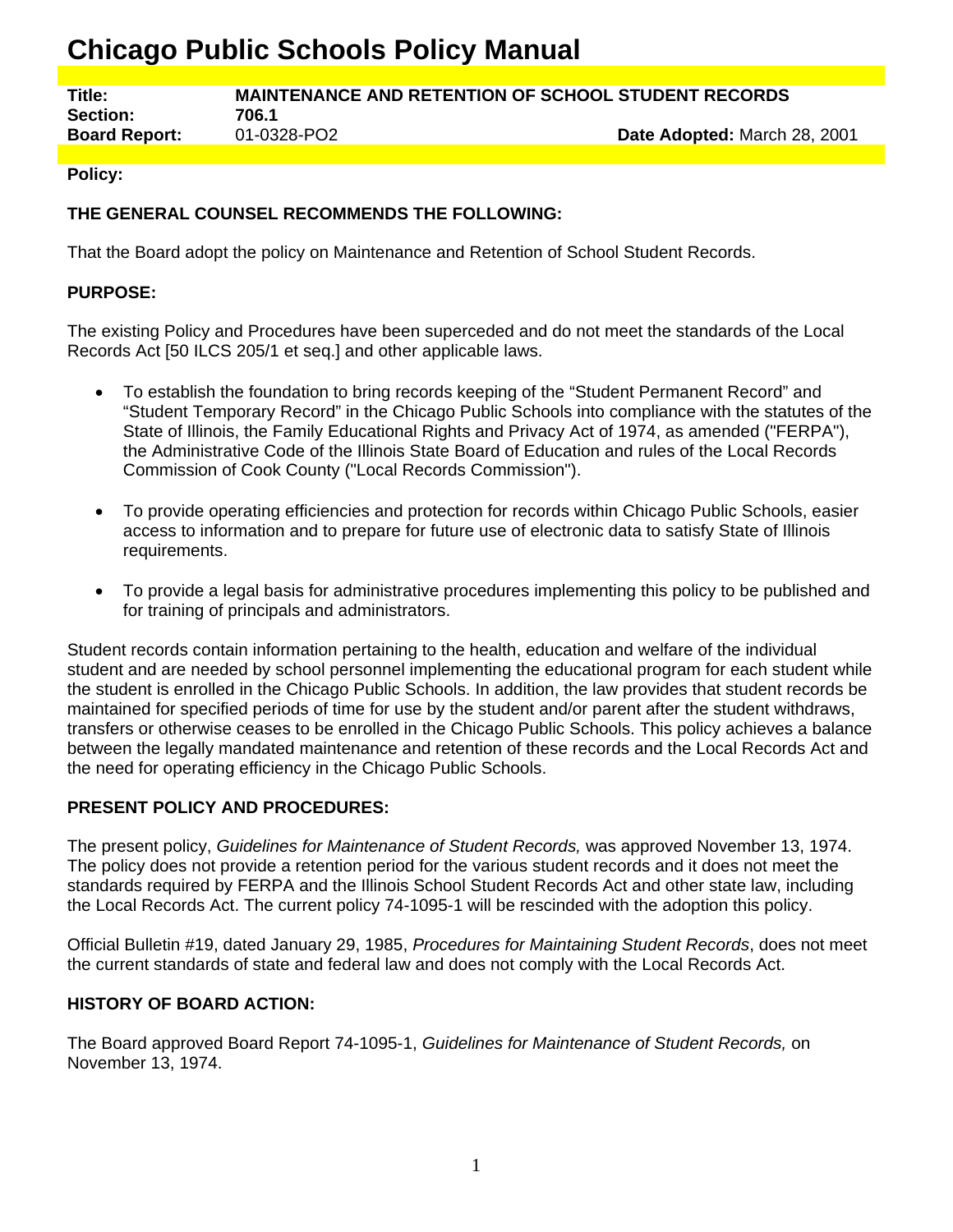## **SCOPE OF THE POLICY:**

This policy shall be followed by Chicago public schools, regions and central office departments. Each principal and administrator with his/her staff shall assume the responsibility for safeguarding the confidentiality and protection of student record files.

#### **BACKGROUND:**

As a school district, the Board of Education of the City of Chicago is regulated by the Illinois School Student Records Act ("Act")[105 ILCS 10/1 et seq.] and the Family Educational Rights and Privacy Act of 1974, as amended [20 U.S.C.1232(g)], as well as the Illinois Administrative Code, 23 Ill. Admin. Code 375.10 et seq. In addition, the Board must comply with the Local Records Act, where applicable.

The Board has assigned overall responsibility for administration of the policy to the Secretary of the Board. All questions related to records retention, records management and records destruction should be directed to the Secretary.

The student's record shall contain all relevant school student records, to enable both school and parent to understand and aid the student in furthering his or her education, and will be considered the official records for purposes of the Local Records Act.

#### **DEFINITIONS** [105 ILCS 10/2]

**Student** - Any person enrolled or previously enrolled in a school.

**School** - Any public preschool, day care center, kindergarten, nursery, elementary or secondary educational facility or any other elementary or secondary educational agency or institution and any person, agency or institution which maintains school student records from more than one school, but does not include a private or non-public school.

**State Board** - the Illinois State Board of Education.

**School Student Record** - Any writing or other recorded information concerning a student and by which a student may be individually identified, maintained by a school or at its direction or by an employee of a school, regardless of how or where the information is stored. The following shall not be deemed school student records under the Illinois School Student Records Act: writings or other recorded information maintained by an employee of a school or other person at the direction of a school for his or her exclusive use; provided that all such writings and other recorded information are destroyed not later than the student's graduation or permanent withdrawal from the school; and provided further that no such records or recorded information may be released or disclosed to any person except a person designated by the school as a substitute unless they are first incorporated in a school student record and made subject to all of the provisions of the Illinois School Student Records Act. School student records shall not include information maintained by law enforcement professionals working in the school.

In the context of Chicago Public Schools, The Student Record can be a document such as the Registration Card or several documents within a folder such as the Student Health Folder (Medical Record) and the Special Education Folder and the Student Temporary "Cumulative" Folder.

**Student Permanent Record** -The minimum personal information necessary to a school in the education of the student and contained in a school student record. Such information may include the student's name, birth date, address, grades and grade level, parents' names and addresses, attendance records, and such other entries as the State Board may require or authorize. The Illinois School Code [105 ILCS 5/2-3.64 (a)] requires that the highest scores and performance levels attained by the student from the Prairie State Achievement Examination be included in the student's permanent record. The student's permanent record must also include the record of release of permanent record information in accordance with [105 ILCS 10/6(c)].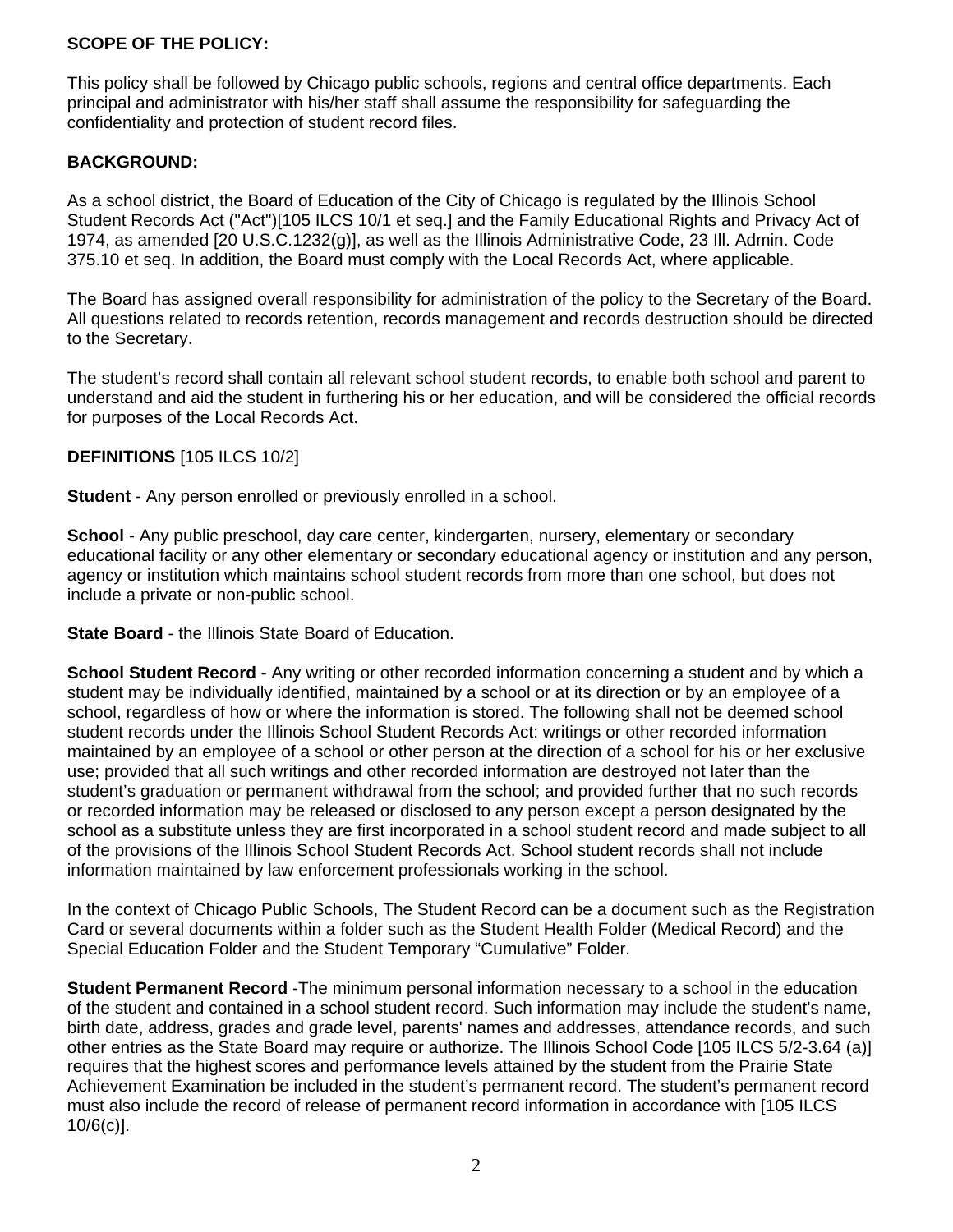The Illinois State Board of Education further defines a "Student Permanent Record" as consisting of the basic identifying information listed above plus the student's birth place, and gender; academic transcript, including grades, class rank, graduation date, grade level achieved and scores on college entrance examinations; attendance records; accident reports and health record. The permanent record may also include honors and awards received; and information concerning participation in school sponsored activities or athletics, or offices held in school-sponsored organizations.

**Student Temporary Record** - All information contained in a school student record but not contained in the Student Permanent Record. Such information may include family background information, intelligence test scores, aptitude test scores, psychological and personality test results, teacher evaluations, and other information of clear relevance to the education of the student, all subject to regulations of the State Board.

In addition, the Student Temporary Record shall include information regarding serious disciplinary infractions that resulted in expulsion, suspension, or the imposition of punishment or sanction. For purposes of this provision, serious disciplinary infractions means: infractions involving drugs, weapons, or bodily harm to another. For Chicago Public School students, this includes records related to the Chicago Public Schools Uniform Disciplinary Code ("UDC") Group numbers 4 through 6.

The Illinois State Board of Education requires that the "Student Temporary Record" include a record of release of temporary record information in accordance with Section 6 (c) of the Act and scores received on State assessment tests administered in the elementary grade levels (i.e., Kindergarten through grade 8).

The "Student Temporary Record" may include participation in extracurricular activities, including any offices held in school-sponsored clubs or organizations; honors and awards received; teacher anecdotal records and other disciplinary information.

**Parent** - A person who is the natural or adoptive parent of the student or other person who has the primary responsibility for the care and upbringing of the student. All rights and privileges accorded to a parent shall become exclusively those of the student upon his 18th birthday, graduation from secondary school, marriage or entry into military service, which ever occurs first. Such rights and privileges may also be exercised by the student at any time with respect to the student's permanent school record.

#### **Student Records Services**

The Chicago Public Schools Student Records Services (formerly Student Records Depository) is the storage facility for the long-term storage of Student Permanent Records and Student Temporary Records. Temporary and Permanent records shall never be included in the same file folder or in the same records box.

#### **POLICY TEXT:**

#### **I. INTRODUCTION**

The Chicago Public Schools will inform parents of their rights under the Family Educational Rights and Privacy Act and the Illinois School Student Records Act by giving a copy of this information to the family upon the initial enrollment of the student and annually thereafter. Parents may request a copy of the policy by writing the Freedom of Information Officer - Sixth Floor; 125 South Clark Street, Chicago, Illinois 60603.

#### **II. CHICAGO PUBLIC SCHOOL RECORDS**

#### **A. Student Permanent Record**

For the Chicago Public Schools, the Student Permanent Record consists of the following: Registration Card; the Transcript Envelope; and the Student Health Folder.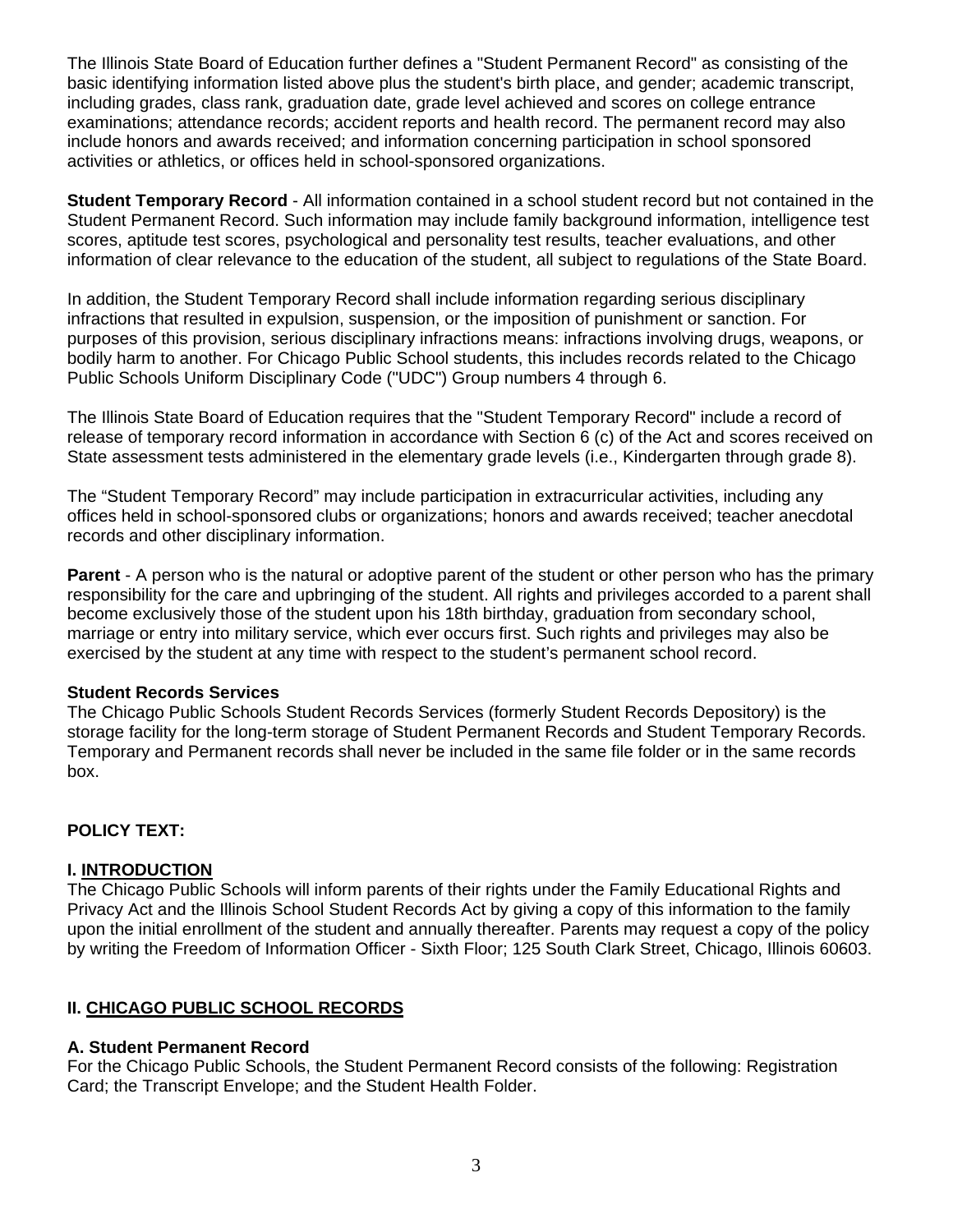## **1. Registration Card (Form EL 104)**

In the elementary schools, the Registration Card satisfies the requirement of the "Student Permanent Record". This record shall be filed and maintained at the school where it was first prepared for eight (8) years after the student has left the school. The Registration Card is then transferred to the Student Records Services where it shall then be kept in accessible and retrievable form in the Student Records Services for a total of 60 years after the student has left the school.

The Registration Card is never transferred with the student. A new Registration Card is prepared at every elementary school the student attends. It is not forwarded to the student's high school. The Registration Card should never leave the school where the record was prepared, until transferring to the Student Records Services.

Student Permanent Records of all students must be kept for at least 60 years after the student has transferred, graduated or otherwise permanently withdrawn from the school. The Student Permanent Record (The Registration Card) for all former students (students who have transferred, graduated, or otherwise withdrawn from the school) shall be kept as one file in the schools. These records shall not be separated into students who have graduated and those who have not graduated.

## **2. The Transcript Envelope (Form H I 115A Rev 9/84)**

The Transcript Envelope (Form H I 115A Rev 9/84) is the Student Permanent Record for high schools.

The Transcript Envelope shall remain in the high school where it was first prepared for eight (8) years after the student has transferred, graduated, or otherwise withdrawn from the school and then it shall be moved to the Student Records Services. The Transcript Envelope *(or any similar form* that proceeded that form) should never leave the school where the record was first prepared, until transferred to the Student Records Services.

The Transcript Envelope for ALL former students shall be kept as one file in the schools. This record shall not be separated into students who have graduated and those who have not graduated.

## **3. The Student Health Folder**

The Student Health Folder in the Chicago Public Schools satisfies the requirement for "Student Permanent Record" health information. Specifically, the immunization record and the last examination form (Illinois Department of Public Health Certificate of Infant and Toddler Health Examination or the Certificate of Child Health Examination) shall be part of this record.

The Student Health Folder is transferred to the school to which the student transfers within the CPS system only upon written request from the receiving school. If the student transfers out of the Chicago public school system, the records within the Student Health Folder may be copied and sent to the new outof-district school upon written request from the student's parent or guardian or the receiving school in which the student enrolls or intends to enroll, provided that prior notification has been made to the parent.

Student Health Folders for former students that are stored in the school can be boxed and transferred to the Student Records Services and records of students who leave the school can be transferred to the Student Records Services annually. Student Health folders (a Student Permanent Record) and the Special Education folder (a Student Temporary Record) shall not be made one file or be transferred to the Student Records Services in the same records box.

Special Education folders (a Student Temporary Record) and Student Health folders (a Student Permanent Record) shall not be made one file or be transferred to the Student Records Services in the same records box.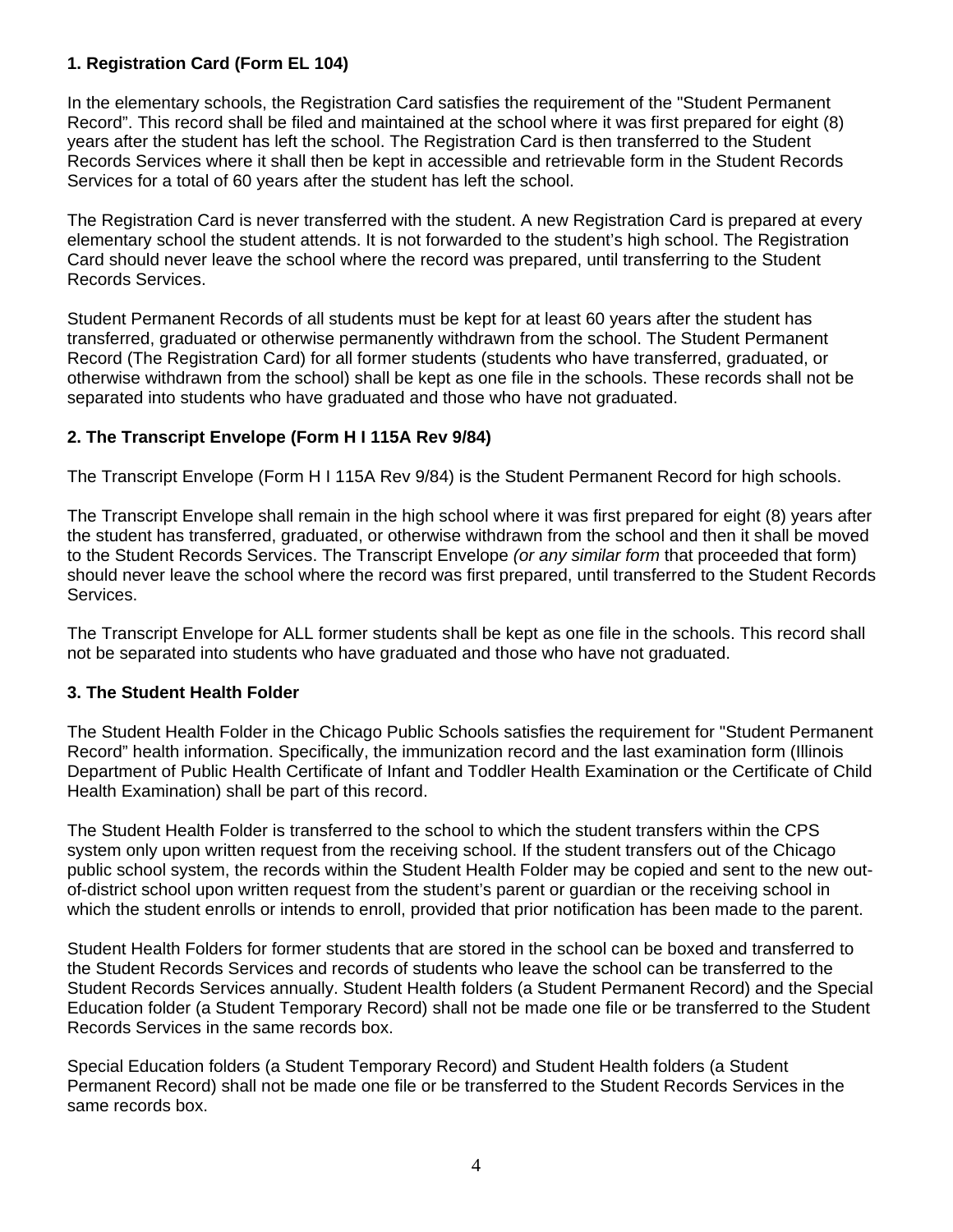## **B. CPS Student Temporary Record**

The Student Temporary Record consists of the following: Student Cumulative Folder and the Special Education Folder.

## **1. Student Cumulative Folder**

CPS Considers the "Student Temporary Folder" or "Student Cumulative Folder" as satisfying the State requirement for the Student Temporary Record. The Student Cumulative Folder always contains the Cumulative Record Card (Form EL109 9/88) if the student attended a CPS elementary school. All CPS high schools shall request the elementary school Student Cumulative Folder and the Student's Health Folder for students entering their schools from CPS elementary schools. If a student transfers during high school, the receiving high school shall request in writing the Student Cumulative folder from the high school the student previously attended. Student Temporary Records must be maintained for not less than 5 years after the student has transferred, graduated, or otherwise withdrawn from the school.

## **2. The Special Education Student Folder**

The Special Education Student Folder is defined by the State as a Student Temporary Student Record.

The Special Education Folder shall be kept until the former student is 27 years old, at which time the Student Records Services will request approval to destroy the record. Special Education records for former students shall be sent to the Student Records Services annually. The Special Education folder shall be copied for an out-of-district school upon written request of parent or guardian of record on file. See review procedures.

## **III. RECORDS RETENTION**

The Secretary of the Board of Education of the City of Chicago has established a Records Retention Schedule approved by the Local Records Commission of Cook County. The Records Retention Schedule is included in the Records Management Procedures for Schools & Regions. The Board has determined that retention based on Date of Birth is the most practical and feasible operating method to comply with Illinois state retention requirements.

The retention period for elementary school "Student Temporary Records" is 21 years after the student's date of birth.

The retention period for high school "Student Temporary Records" is 27 years after the student's date of birth.

## **IV. RECORDS DISPOSAL**

Section 7 of the Local Records Act states that "except as otherwise provided by law, no public record shall be disposed of by any officer or agency unless the written approval of the appropriate Local Records Commission is first obtained". The Student Records Act and the Illinois Administrative Code do not have specific requirements for destruction of records, but states that student records folders shall be reviewed at least every four years and that information may be removed which is "out-of-date, misleading, inaccurate, unnecessary or irrelevant". However, destruction of those records must be done pursuant to the Local Records Act and must be preceded by notification to the parents or the student of the plan to destroy records.

Records disposal shall be conducted pursuant to the Local Records Act and the Student School Records Act. Prior to disposing of a record, the initiating organization (school or Student Records Services) shall complete an *Application for Authority to Dispose of Local Records* (the official form provided by the Secretary of State). The Board of Education for the City of Chicago mandates that records be destroyed as soon as the records are eligible for destruction. Prior to actually destroying any records or files, the Commission must be given written notice of such destruction and the Commission will issue a Records Disposal Certificate (Certificate). After 60 days from issuance of the Certificate, provided that no contrary instruction is received from the Commission, the records may be destroyed. The destruction of records